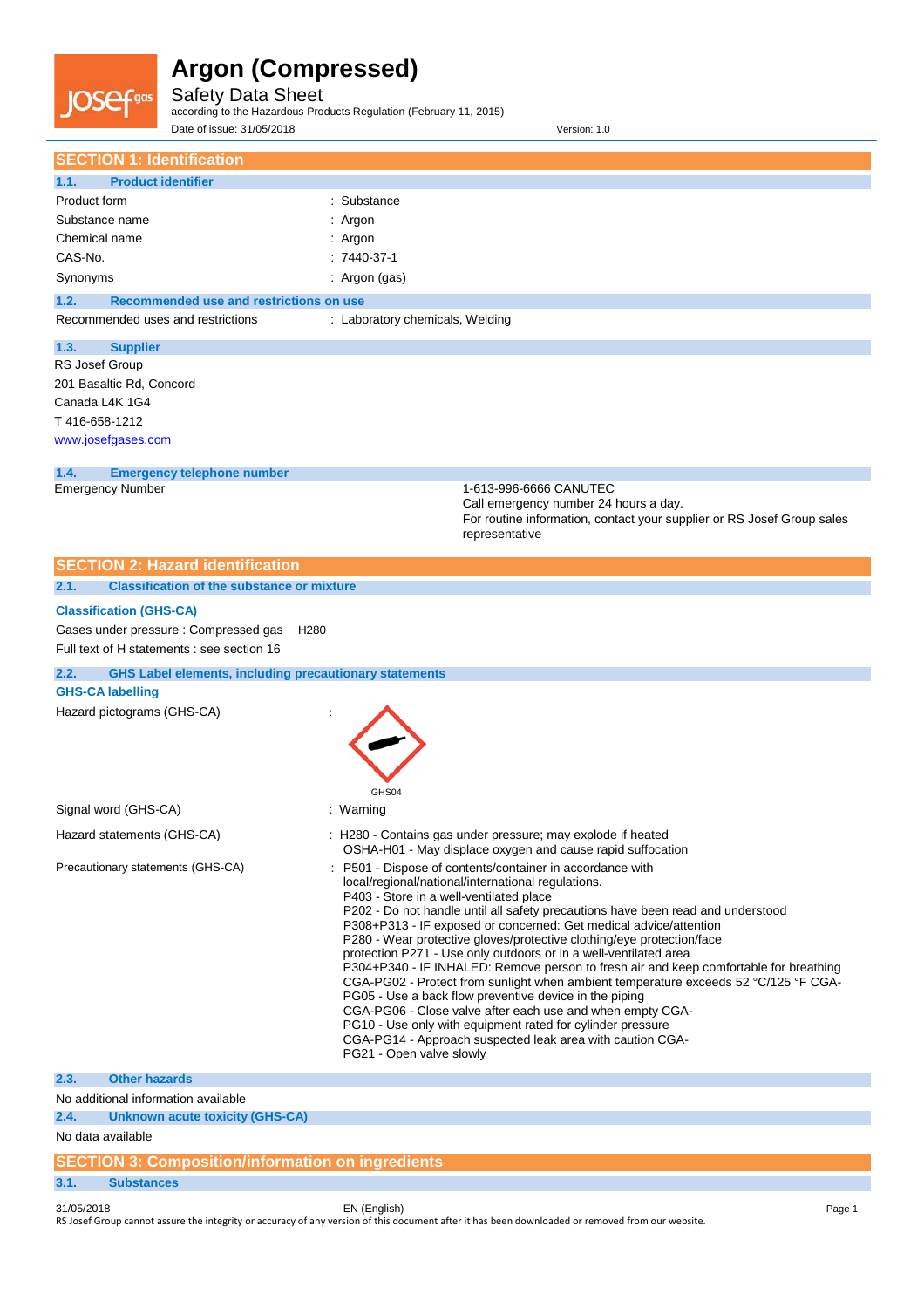

Safety Data Sheet

according to the Hazardous Products Regulation (February 11, 2015)

| <b>Name</b>                 | <b>Chemical name/Synonyms</b> | <b>Product identifier</b> | $\frac{9}{6}$ | <b>Classification (GHS-CA)</b> |
|-----------------------------|-------------------------------|---------------------------|---------------|--------------------------------|
| Argon<br>(Main constituent) | Argon<br>Argon (gas)          | (CAS-No.) 7440-37-1       | >99.9         | Not classified                 |

Full text of hazard classes and H-statements : see section 16

| 3.2.                                                                    | <b>Mixtures</b>                                         |   |                                                                                                                                    |
|-------------------------------------------------------------------------|---------------------------------------------------------|---|------------------------------------------------------------------------------------------------------------------------------------|
| Not applicable                                                          |                                                         |   |                                                                                                                                    |
|                                                                         | <b>SECTION 4: First-aid measures</b>                    |   |                                                                                                                                    |
| 4.1.                                                                    | <b>Description of first aid measures</b>                |   |                                                                                                                                    |
|                                                                         |                                                         |   |                                                                                                                                    |
|                                                                         | First-aid measures after inhalation                     |   | : Remove victim to fresh air and keep at rest in a position comfortable for breathing. If you feel<br>unwell, seek medical advice. |
|                                                                         | First-aid measures after skin contact                   |   | : Adverse effects not expected from this product.                                                                                  |
|                                                                         | First-aid measures after eye contact                    |   | : Adverse effects not expected from this product.                                                                                  |
|                                                                         | First-aid measures after ingestion                      |   | : Ingestion is not considered a potential route of exposure.                                                                       |
| 4.2.                                                                    | Most important symptoms and effects (acute and delayed) |   |                                                                                                                                    |
|                                                                         | Symptoms/effects after inhalation                       |   | : May displace oxygen and cause rapid suffocation. If you feel unwell, seek medical advice.                                        |
|                                                                         | Symptoms/effects after skin contact                     |   | : Adverse effects not expected from this product.                                                                                  |
|                                                                         | Symptoms/effects after eye contact                      |   | : Adverse effects not expected from this product.                                                                                  |
|                                                                         | Symptoms/effects after ingestion                        |   | Ingestion is not considered a potential route of exposure.                                                                         |
|                                                                         | Symptoms/effects upon<br>intravenous administration     |   | Not known.                                                                                                                         |
| Chronic symptoms                                                        |                                                         | ٠ | None known.                                                                                                                        |
| 4.3. Immediate medical attention and special treatment, if necessary No |                                                         |   |                                                                                                                                    |

additional information available

| <b>SECTION 5: Fire-fighting measures</b>                                    |                                                                                                                                                                                                                                                              |  |
|-----------------------------------------------------------------------------|--------------------------------------------------------------------------------------------------------------------------------------------------------------------------------------------------------------------------------------------------------------|--|
| 5.1.<br>Suitable extinguishing media                                        |                                                                                                                                                                                                                                                              |  |
| Suitable extinguishing media                                                | : Use extinguishing media appropriate for surrounding fire.                                                                                                                                                                                                  |  |
| 5.2.<br><b>Unsuitable extinguishing media</b>                               |                                                                                                                                                                                                                                                              |  |
| Unsuitable extinguishing media                                              | : Do not use water jet to extinguish.                                                                                                                                                                                                                        |  |
| 5.3.<br>Specific hazards arising from the hazardous product                 |                                                                                                                                                                                                                                                              |  |
| Fire hazard                                                                 | : The product is not flammable.                                                                                                                                                                                                                              |  |
| Explosion hazard                                                            | : Product is not explosive. Heat may build pressure, rupturing closed containers, spreading fire<br>and increasing risk of burns and injuries.                                                                                                               |  |
| Hazardous combustion products                                               | $\therefore$ None known                                                                                                                                                                                                                                      |  |
| Special protective equipment and precautions for fire-fighters<br>5.4.      |                                                                                                                                                                                                                                                              |  |
| Firefighting instructions                                                   | : In case of fire: Evacuate area. Fight fire remotely due to the risk of explosion. Use water spray<br>or fog for cooling exposed containers. Exercise caution when fighting any chemical fire.<br>Exposure to fire may cause containers to rupture/explode. |  |
| Protection during firefighting                                              | Standard protective clothing and equipment (e.g. Self Contained Breathing Apparatus) for fire<br>fighters. Do not enter fire area without proper protective equipment, including respiratory<br>protection.                                                  |  |
| <b>SECTION 6: Accidental release measures</b>                               |                                                                                                                                                                                                                                                              |  |
| Personal precautions, protective equipment and emergency procedures<br>6.1. |                                                                                                                                                                                                                                                              |  |

| General measures         |                                                       | : Ensure adequate ventilation.                                                                                                                                                                                                                      |
|--------------------------|-------------------------------------------------------|-----------------------------------------------------------------------------------------------------------------------------------------------------------------------------------------------------------------------------------------------------|
| and Emergency Procedures | Personal Precautions, Protective Equipment            | : EVACUATE ALL PERSONNEL FROM AFFECTED AREA. Use appropriate protective<br>equipment. If leak is on user's equipment, be certain to purge piping before attempting repairs.<br>If leak is on a container or container valve contact RS Josef Group. |
| 6.2.                     | Methods and materials for containment and cleaning up |                                                                                                                                                                                                                                                     |
| For containment          |                                                       | : Try to stop release if without risk.                                                                                                                                                                                                              |
| Methods for cleaning up  |                                                       | : Dispose of contents/container in accordance with local/regional/national/international<br>regulations.                                                                                                                                            |
| 6.3.                     | <b>Reference to other sections</b>                    |                                                                                                                                                                                                                                                     |

For further information refer to section 8: "Exposure controls/personal protection"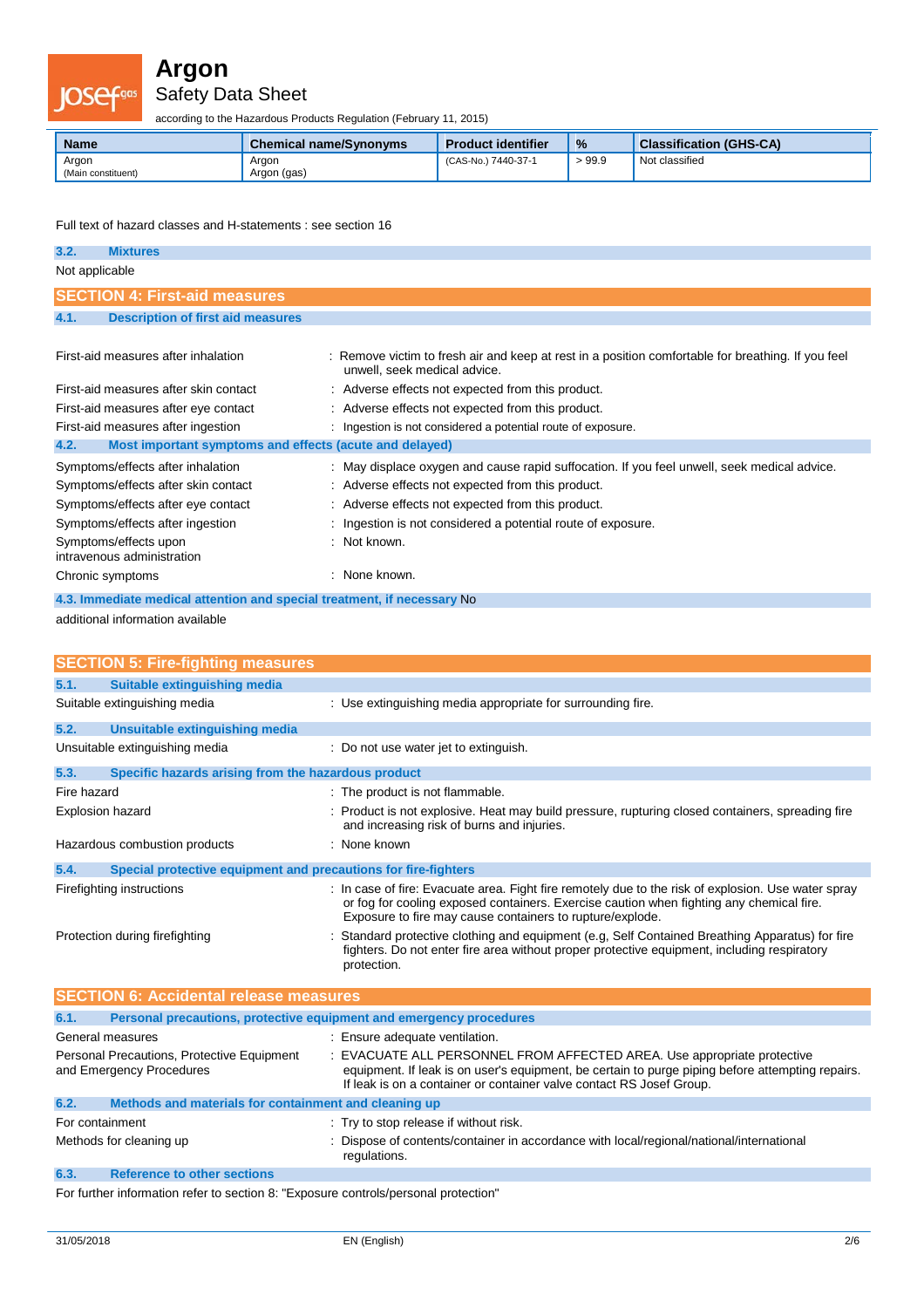Safety Data Sheet

according to the Hazardous Products Regulation (February 11, 2015)

| <b>SECTION 7: Handling and storage</b>                               |                                                                                                                                                                              |
|----------------------------------------------------------------------|------------------------------------------------------------------------------------------------------------------------------------------------------------------------------|
| <b>Precautions for safe handling</b><br>7.1.                         |                                                                                                                                                                              |
| Precautions for safe handling                                        | : Do not handle until all safety precautions have been read and understood. Use only outdoors or<br>in a well-ventilated area.                                               |
| Hygiene measures                                                     | : Do not eat, drink or smoke when using this product.                                                                                                                        |
| Additional hazards when processed                                    | : Pressurized container: Do not pierce or burn, even after use. Use only with equipment rated for<br>cylinder pressure.                                                      |
| 7.2.<br>Conditions for safe storage, including any incompatibilities |                                                                                                                                                                              |
| <b>Technical measures</b>                                            | : Comply with applicable regulations.                                                                                                                                        |
| Storage conditions                                                   | : Do not expose to temperatures exceeding 52 °C/ 125 °F. Keep container closed when not in<br>use. Protect cylinders from physical damage; do not drag, roll, slide or drop. |
| Incompatible products                                                | : None known.                                                                                                                                                                |
| Incompatible materials                                               | : None known.                                                                                                                                                                |

|      | <b>SECTION 8: Exposure controls/personal protection</b>      |                                                                                                                                                                                                                                                                                                                                                                 |
|------|--------------------------------------------------------------|-----------------------------------------------------------------------------------------------------------------------------------------------------------------------------------------------------------------------------------------------------------------------------------------------------------------------------------------------------------------|
| 8.1. | <b>Control parameters</b>                                    |                                                                                                                                                                                                                                                                                                                                                                 |
|      | No additional information available                          |                                                                                                                                                                                                                                                                                                                                                                 |
| 8.2. | <b>Appropriate engineering controls</b>                      |                                                                                                                                                                                                                                                                                                                                                                 |
|      | Appropriate engineering controls                             | : Ensure exposure is below occupational exposure limits (where available). Provide adequate<br>general and local exhaust ventilation. Systems under pressure should be regularly checked for<br>leakages. Oxygen detectors should be used when asphyxiating gases may be released.<br>Consider the use of a work permit system e.g. for maintenance activities. |
|      | Environmental exposure controls                              | : Refer to local regulations for restriction of emissions to the atmosphere. See section 13 for<br>specific methods for waste gas treatment.                                                                                                                                                                                                                    |
| 8.3. | Individual protection measures/Personal protective equipment |                                                                                                                                                                                                                                                                                                                                                                 |

#### **Personal protective equipment:**

Gloves. Safety glasses. Protective clothing. Safety shoes.

#### **Hand protection:**

Wear working gloves when handling gas containers.

#### **Eye protection:**

Wear safety glasses with side shields.

#### **Skin and body protection:**

Wear suitable protective clothing, e.g. lab coats, coveralls or flame resistant clothing.

#### **Respiratory protection:**

None necessary during routine operations.



#### **Thermal hazard protection:**

None necessary during routine operations.

#### **Other information:**

Wear safety shoes while handling containers.

| <b>SECTION 9: Physical and chemical properties</b>            |                         |  |  |
|---------------------------------------------------------------|-------------------------|--|--|
| 9.1.<br>Information on basic physical and chemical properties |                         |  |  |
| Physical state                                                | : Gas                   |  |  |
| Appearance                                                    | : Clear, colorless gas. |  |  |
| Colour                                                        | : Colourless            |  |  |
| Odour                                                         | : Odourless             |  |  |
| Odour threshold                                               | : No data available     |  |  |
| pH                                                            | : No data available     |  |  |
|                                                               |                         |  |  |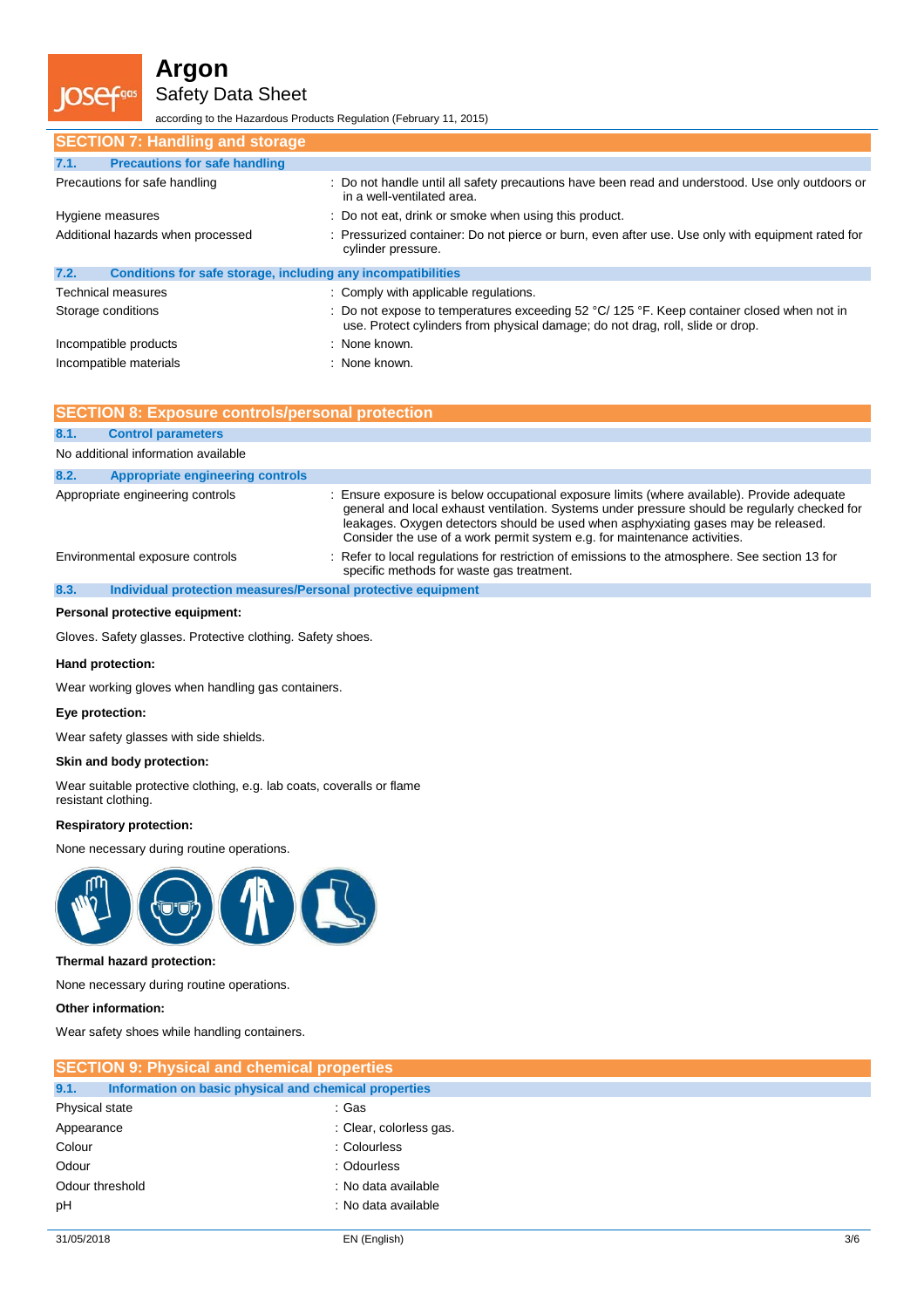

### Safety Data Sheet

according to the Hazardous Products Regulation (February 11, 2015)

| Relative evaporation rate (butylacetate=1) | : No data available                   |
|--------------------------------------------|---------------------------------------|
| Relative evaporation rate (ether=1)        | : Not applicable for gas mixtures.    |
| Molecular mass                             | $: 39.94$ g/mol                       |
| Melting point                              | $: -189.35 °C$                        |
| Freezing point                             | : No data available                   |
| Boiling point                              | : $-185.85$ °C                        |
| Flash point                                | : No data available                   |
| Auto-ignition temperature                  | : No data available                   |
| Decomposition temperature                  | : No data available                   |
| Flammability (solid, gas)                  | : See Section 2.1 and 2.2             |
| Vapour pressure                            | : No data available                   |
| Vapour pressure at 50 °C                   | : No data available                   |
| Relative density                           | : No data available                   |
| Relative gas density                       | : Lighter or similar to air           |
| Solubility                                 | : No data available                   |
| Log Pow                                    | : No data available                   |
| Viscosity, kinematic                       | : No data available                   |
| Explosive properties                       | : Not applicable (non-flammable gas). |
| Oxidising properties                       | : None.                               |
| <b>Explosive limits</b>                    | : Not applicable (non-flammable gas)  |
| <b>Other information</b><br>9.2.           |                                       |
| Additional information                     | : None                                |

| <b>SECTION 10: Stability and reactivity</b> |                                                                                                          |
|---------------------------------------------|----------------------------------------------------------------------------------------------------------|
| 10.1.<br><b>Reactivity</b>                  |                                                                                                          |
| Reactivity                                  | : None known.                                                                                            |
| Chemical stability                          | : Stable under normal conditions.                                                                        |
| Possibility of hazardous reactions          | : None known.                                                                                            |
| Conditions to avoid                         | : None under recommended storage and handling conditions (see section 7).                                |
| Incompatible materials                      | : None known.                                                                                            |
| Hazardous decomposition products            | : Under normal conditions of storage and use hazardous decomposition products should not be<br>produced. |

| <b>SECTION 11: Toxicological information</b>  |                                   |  |
|-----------------------------------------------|-----------------------------------|--|
| 11.1.<br>Information on toxicological effects |                                   |  |
| Acute toxicity (oral)                         | : Not classified                  |  |
| Acute toxicity (dermal)                       | : Not classified                  |  |
| Acute toxicity (inhalation)                   | : Inhalation:gas: Not classified. |  |

| Argon ( \f )7440-37-1     |                         |  |
|---------------------------|-------------------------|--|
| LC50 inhalation rat (ppm) | 820000 ppm/4h           |  |
| ATE CA (gases)            | 820000.00000000 ppmv/4h |  |
|                           |                         |  |

| Skin corrosion/irritation         | : Not classified |
|-----------------------------------|------------------|
| Serious eye damage/irritation     | : Not classified |
| Respiratory or skin sensitization | Not classified   |
| Germ cell mutagenicity            | : Not classified |
| Carcinogenicity                   | : Not classified |
| Reproductive toxicity             | : Not classified |
| STOT-single exposure              | : Not classified |
| STOT-repeated exposure            | : Not classified |
| Aspiration hazard                 | : Not classified |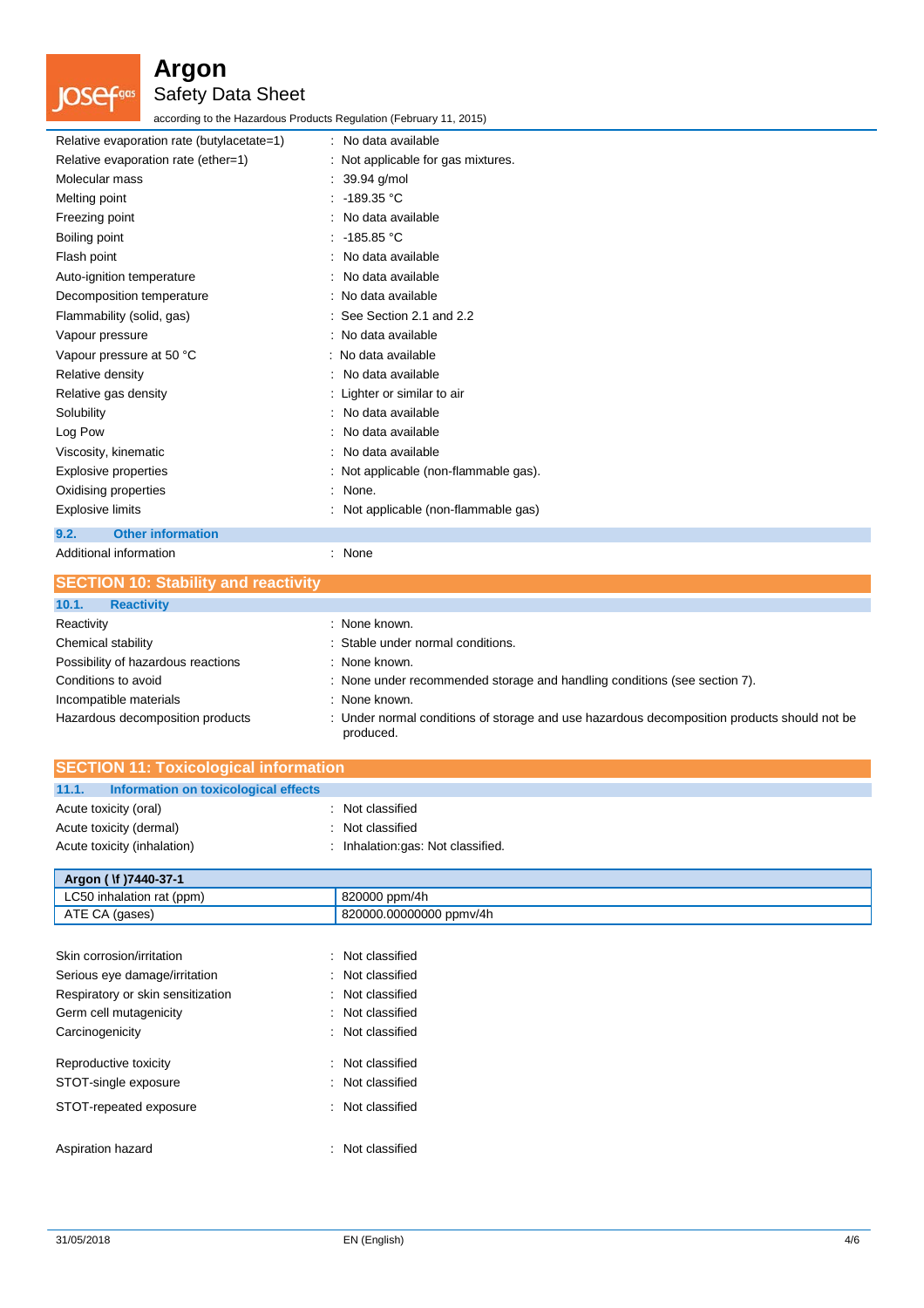Cga

I

### **Argon**

Safety Data Sheet

according to the Hazardous Products Regulation (February 11, 2015)

| <b>SECTION 12: Ecological information</b>                               |                                                                                                                                                                                                                                                                                                                                                                                                                                                                                                                                                                                                                                                                                                                                                                                                                                                                                                                                                                                                                                                                                                                                                                                                                                                                                                                                                                                                                                                                                                                                                                                                                                                                                                                                                                                                                                                                                                                                                                                                                                                                                     |
|-------------------------------------------------------------------------|-------------------------------------------------------------------------------------------------------------------------------------------------------------------------------------------------------------------------------------------------------------------------------------------------------------------------------------------------------------------------------------------------------------------------------------------------------------------------------------------------------------------------------------------------------------------------------------------------------------------------------------------------------------------------------------------------------------------------------------------------------------------------------------------------------------------------------------------------------------------------------------------------------------------------------------------------------------------------------------------------------------------------------------------------------------------------------------------------------------------------------------------------------------------------------------------------------------------------------------------------------------------------------------------------------------------------------------------------------------------------------------------------------------------------------------------------------------------------------------------------------------------------------------------------------------------------------------------------------------------------------------------------------------------------------------------------------------------------------------------------------------------------------------------------------------------------------------------------------------------------------------------------------------------------------------------------------------------------------------------------------------------------------------------------------------------------------------|
| 12.1.<br><b>Toxicity</b>                                                |                                                                                                                                                                                                                                                                                                                                                                                                                                                                                                                                                                                                                                                                                                                                                                                                                                                                                                                                                                                                                                                                                                                                                                                                                                                                                                                                                                                                                                                                                                                                                                                                                                                                                                                                                                                                                                                                                                                                                                                                                                                                                     |
| No additional information available                                     |                                                                                                                                                                                                                                                                                                                                                                                                                                                                                                                                                                                                                                                                                                                                                                                                                                                                                                                                                                                                                                                                                                                                                                                                                                                                                                                                                                                                                                                                                                                                                                                                                                                                                                                                                                                                                                                                                                                                                                                                                                                                                     |
| 12.2.<br><b>Persistence and degradability</b>                           |                                                                                                                                                                                                                                                                                                                                                                                                                                                                                                                                                                                                                                                                                                                                                                                                                                                                                                                                                                                                                                                                                                                                                                                                                                                                                                                                                                                                                                                                                                                                                                                                                                                                                                                                                                                                                                                                                                                                                                                                                                                                                     |
| No additional information available                                     |                                                                                                                                                                                                                                                                                                                                                                                                                                                                                                                                                                                                                                                                                                                                                                                                                                                                                                                                                                                                                                                                                                                                                                                                                                                                                                                                                                                                                                                                                                                                                                                                                                                                                                                                                                                                                                                                                                                                                                                                                                                                                     |
| 12.3.<br><b>Bioaccumulative potential</b>                               |                                                                                                                                                                                                                                                                                                                                                                                                                                                                                                                                                                                                                                                                                                                                                                                                                                                                                                                                                                                                                                                                                                                                                                                                                                                                                                                                                                                                                                                                                                                                                                                                                                                                                                                                                                                                                                                                                                                                                                                                                                                                                     |
| No additional information available                                     |                                                                                                                                                                                                                                                                                                                                                                                                                                                                                                                                                                                                                                                                                                                                                                                                                                                                                                                                                                                                                                                                                                                                                                                                                                                                                                                                                                                                                                                                                                                                                                                                                                                                                                                                                                                                                                                                                                                                                                                                                                                                                     |
| <b>Mobility in soil</b><br>12.4.                                        |                                                                                                                                                                                                                                                                                                                                                                                                                                                                                                                                                                                                                                                                                                                                                                                                                                                                                                                                                                                                                                                                                                                                                                                                                                                                                                                                                                                                                                                                                                                                                                                                                                                                                                                                                                                                                                                                                                                                                                                                                                                                                     |
| No additional information available                                     |                                                                                                                                                                                                                                                                                                                                                                                                                                                                                                                                                                                                                                                                                                                                                                                                                                                                                                                                                                                                                                                                                                                                                                                                                                                                                                                                                                                                                                                                                                                                                                                                                                                                                                                                                                                                                                                                                                                                                                                                                                                                                     |
| 12.5.<br><b>Other adverse effects</b>                                   |                                                                                                                                                                                                                                                                                                                                                                                                                                                                                                                                                                                                                                                                                                                                                                                                                                                                                                                                                                                                                                                                                                                                                                                                                                                                                                                                                                                                                                                                                                                                                                                                                                                                                                                                                                                                                                                                                                                                                                                                                                                                                     |
| No additional information available                                     |                                                                                                                                                                                                                                                                                                                                                                                                                                                                                                                                                                                                                                                                                                                                                                                                                                                                                                                                                                                                                                                                                                                                                                                                                                                                                                                                                                                                                                                                                                                                                                                                                                                                                                                                                                                                                                                                                                                                                                                                                                                                                     |
| <b>SECTION 13: Disposal considerations</b>                              |                                                                                                                                                                                                                                                                                                                                                                                                                                                                                                                                                                                                                                                                                                                                                                                                                                                                                                                                                                                                                                                                                                                                                                                                                                                                                                                                                                                                                                                                                                                                                                                                                                                                                                                                                                                                                                                                                                                                                                                                                                                                                     |
| 13.1.<br><b>Disposal methods</b>                                        |                                                                                                                                                                                                                                                                                                                                                                                                                                                                                                                                                                                                                                                                                                                                                                                                                                                                                                                                                                                                                                                                                                                                                                                                                                                                                                                                                                                                                                                                                                                                                                                                                                                                                                                                                                                                                                                                                                                                                                                                                                                                                     |
| Waste treatment methods                                                 | Contact supplier if guidance is required. Do not discharge into any place where its<br>accumulation could be dangerous. Ensure that the emission levels from local regulations or<br>operating permits are not exceeded.                                                                                                                                                                                                                                                                                                                                                                                                                                                                                                                                                                                                                                                                                                                                                                                                                                                                                                                                                                                                                                                                                                                                                                                                                                                                                                                                                                                                                                                                                                                                                                                                                                                                                                                                                                                                                                                            |
| Product/Packaging disposal recommendations                              | Refer to the CGA Pamphlet P-63 "Disposal of Gases" available at www.cganet.com for<br>more guidance on suitable disposal methods.                                                                                                                                                                                                                                                                                                                                                                                                                                                                                                                                                                                                                                                                                                                                                                                                                                                                                                                                                                                                                                                                                                                                                                                                                                                                                                                                                                                                                                                                                                                                                                                                                                                                                                                                                                                                                                                                                                                                                   |
| Additional information                                                  | : None.                                                                                                                                                                                                                                                                                                                                                                                                                                                                                                                                                                                                                                                                                                                                                                                                                                                                                                                                                                                                                                                                                                                                                                                                                                                                                                                                                                                                                                                                                                                                                                                                                                                                                                                                                                                                                                                                                                                                                                                                                                                                             |
| <b>SECTION 14: Transport information</b>                                |                                                                                                                                                                                                                                                                                                                                                                                                                                                                                                                                                                                                                                                                                                                                                                                                                                                                                                                                                                                                                                                                                                                                                                                                                                                                                                                                                                                                                                                                                                                                                                                                                                                                                                                                                                                                                                                                                                                                                                                                                                                                                     |
| <b>Basic shipping description</b><br>14.1.                              |                                                                                                                                                                                                                                                                                                                                                                                                                                                                                                                                                                                                                                                                                                                                                                                                                                                                                                                                                                                                                                                                                                                                                                                                                                                                                                                                                                                                                                                                                                                                                                                                                                                                                                                                                                                                                                                                                                                                                                                                                                                                                     |
| In accordance with TDG                                                  |                                                                                                                                                                                                                                                                                                                                                                                                                                                                                                                                                                                                                                                                                                                                                                                                                                                                                                                                                                                                                                                                                                                                                                                                                                                                                                                                                                                                                                                                                                                                                                                                                                                                                                                                                                                                                                                                                                                                                                                                                                                                                     |
| <b>Transportation of Dangerous Goods</b>                                |                                                                                                                                                                                                                                                                                                                                                                                                                                                                                                                                                                                                                                                                                                                                                                                                                                                                                                                                                                                                                                                                                                                                                                                                                                                                                                                                                                                                                                                                                                                                                                                                                                                                                                                                                                                                                                                                                                                                                                                                                                                                                     |
|                                                                         |                                                                                                                                                                                                                                                                                                                                                                                                                                                                                                                                                                                                                                                                                                                                                                                                                                                                                                                                                                                                                                                                                                                                                                                                                                                                                                                                                                                                                                                                                                                                                                                                                                                                                                                                                                                                                                                                                                                                                                                                                                                                                     |
| UN-No. (TDG)                                                            | : UN1006                                                                                                                                                                                                                                                                                                                                                                                                                                                                                                                                                                                                                                                                                                                                                                                                                                                                                                                                                                                                                                                                                                                                                                                                                                                                                                                                                                                                                                                                                                                                                                                                                                                                                                                                                                                                                                                                                                                                                                                                                                                                            |
| <b>TDG Primary Hazard Classes</b>                                       | : 2.2 - Class 2.2 - Non-Flammable, Non-Toxic Gas.                                                                                                                                                                                                                                                                                                                                                                                                                                                                                                                                                                                                                                                                                                                                                                                                                                                                                                                                                                                                                                                                                                                                                                                                                                                                                                                                                                                                                                                                                                                                                                                                                                                                                                                                                                                                                                                                                                                                                                                                                                   |
| <b>Transport Document Description</b>                                   | : UN1006 Argon, compressed, 2.2                                                                                                                                                                                                                                                                                                                                                                                                                                                                                                                                                                                                                                                                                                                                                                                                                                                                                                                                                                                                                                                                                                                                                                                                                                                                                                                                                                                                                                                                                                                                                                                                                                                                                                                                                                                                                                                                                                                                                                                                                                                     |
| Proper Shipping Name                                                    | : Argon, compressed                                                                                                                                                                                                                                                                                                                                                                                                                                                                                                                                                                                                                                                                                                                                                                                                                                                                                                                                                                                                                                                                                                                                                                                                                                                                                                                                                                                                                                                                                                                                                                                                                                                                                                                                                                                                                                                                                                                                                                                                                                                                 |
| Hazard labels (TDG)                                                     | : 2.2 - Non-flammable, non-toxic gases                                                                                                                                                                                                                                                                                                                                                                                                                                                                                                                                                                                                                                                                                                                                                                                                                                                                                                                                                                                                                                                                                                                                                                                                                                                                                                                                                                                                                                                                                                                                                                                                                                                                                                                                                                                                                                                                                                                                                                                                                                              |
|                                                                         |                                                                                                                                                                                                                                                                                                                                                                                                                                                                                                                                                                                                                                                                                                                                                                                                                                                                                                                                                                                                                                                                                                                                                                                                                                                                                                                                                                                                                                                                                                                                                                                                                                                                                                                                                                                                                                                                                                                                                                                                                                                                                     |
| <b>TDG Special Provisions</b>                                           | : 148 - (1) Part 5 (Means of Containment) does not apply to radiation detectors that contain<br>these dangerous goods in non-refillable pressure receptacles if (a)the working pressure in each<br>receptacle is less than 5 000 KPa; (b)the capacity of each receptacle is less than 12 L; (c)each<br>receptacle has a minimum burst pressure of (i) at least 3 times the working pressure, when the<br>receptacle is fitted with a relief device, or (ii) at least 4 times the working pressure, when the<br>receptacle is not fitted with a relief device; (d)each receptacle is manufactured from material<br>that will not fragment upon rupture; (e)each detector is manufactured under a quality assurance<br>program; ISO 9001:2008 is an example of a quality assurance program. (f)the detectors are<br>transported in strong outer means of containment; and (g)a detector in its outer means of<br>containment is capable of withstanding a 1.2 m drop test without breakage of the detector or<br>rupture of the outer means of containment. (2) Part 5 (Means of Containment) does not apply to<br>radiation detectors that contain these dangerous goods in non-refillable pressure receptacles<br>and that are included in equipment, if (a)the conditions set out in paragraphs (1)(a) to (e) are<br>met; and (b)the equipment is contained in a strong outer means of containment or the<br>equipment affords the detectors with protection that is equivalent to that provided by a strong<br>outer means of containment. (3) These Regulations, except for Part 1 (Coming into Force,<br>Repeal, Interpretation, General Provisions and Special Cases) and Part 2 (Classification), do<br>not apply to radiation detectors that contain these dangerous goods in non-refillable pressure<br>receptacles, including detectors in radiation detection systems, if the detectors meet the<br>requirements of subsection (1) or (2), as applicable, and the capacity of the receptacles that<br>contain the detectors is less than 50 mL. SOR/2014-306<br>: 0.125 L |
| Explosive Limit and Limited Quantity Index<br>Excepted quantities (TDG) | $E = 1$                                                                                                                                                                                                                                                                                                                                                                                                                                                                                                                                                                                                                                                                                                                                                                                                                                                                                                                                                                                                                                                                                                                                                                                                                                                                                                                                                                                                                                                                                                                                                                                                                                                                                                                                                                                                                                                                                                                                                                                                                                                                             |
| Passenger Carrying Road Vehicle or Passenger : 75 L                     |                                                                                                                                                                                                                                                                                                                                                                                                                                                                                                                                                                                                                                                                                                                                                                                                                                                                                                                                                                                                                                                                                                                                                                                                                                                                                                                                                                                                                                                                                                                                                                                                                                                                                                                                                                                                                                                                                                                                                                                                                                                                                     |
| Carrying Railway Vehicle Index                                          |                                                                                                                                                                                                                                                                                                                                                                                                                                                                                                                                                                                                                                                                                                                                                                                                                                                                                                                                                                                                                                                                                                                                                                                                                                                                                                                                                                                                                                                                                                                                                                                                                                                                                                                                                                                                                                                                                                                                                                                                                                                                                     |